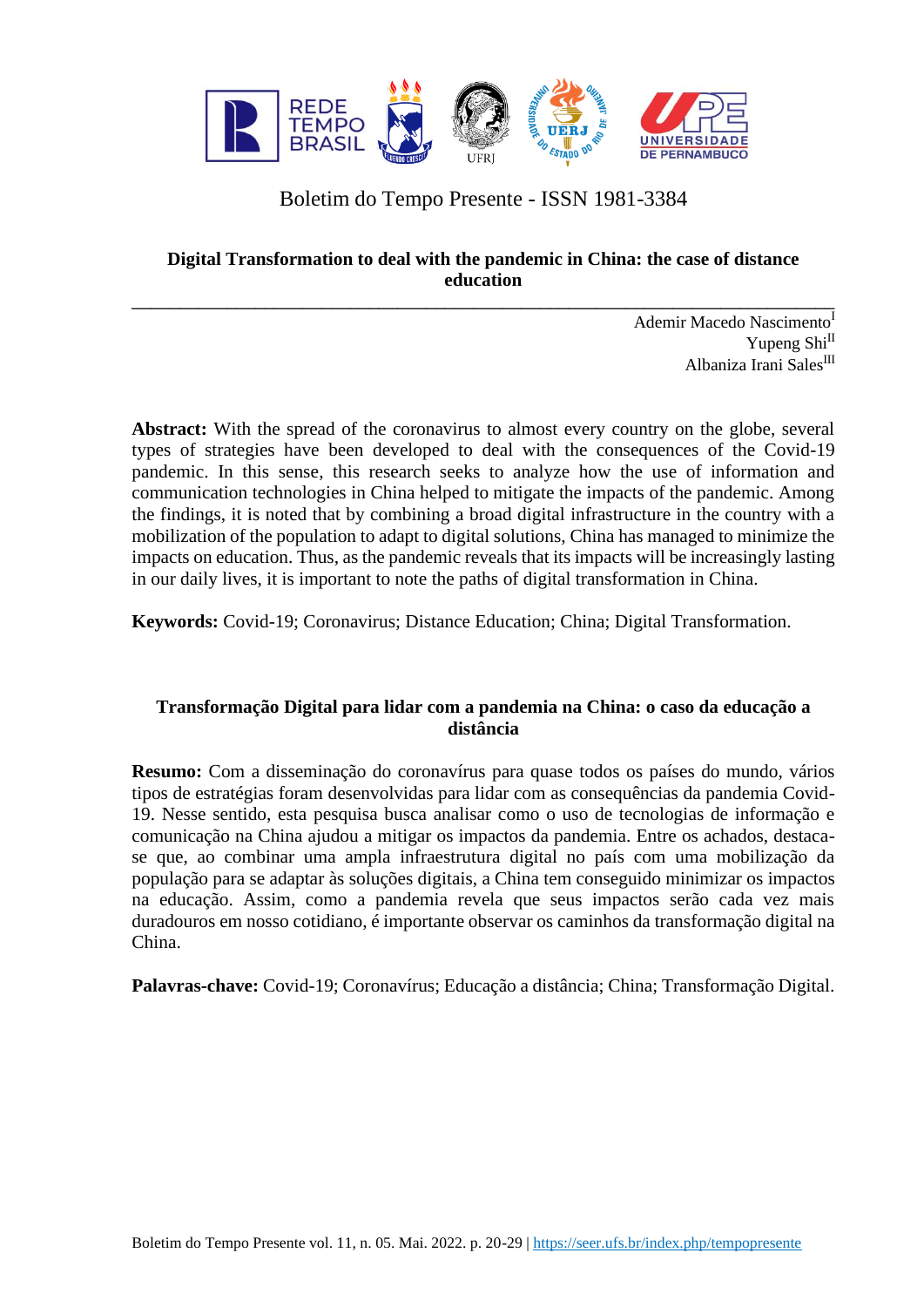# NASCIMENTO, A. M. SHI, Y. SALES, A. I.

## **Introduction**

The rapid spread of the coronavirus around the world created several challenges for governments, making them deal with unusual situations in their daily lives to contain the spread of the virus. Among the measures taken, the circulation restrictions for the population stand out, for example, the measures of social isolation and the suspension of travel<sup>IV</sup>.

In addition to the concern about the disease and its impact on the health system, public managers have also been apprehensive about the slowdown in economic activity, both during and after the pandemic. Such concerns revolve around the increase in unemployment rates, bankruptcy of companies and the strangulation of the production chain in this new scenario<sup>V</sup>.

With the spread of the virus to almost all countries, different strategies have been adopted to deal with its socioeconomic consequences. However, in many cases the actions are recent, which makes it difficult to measure their results, making it necessary to seek initiatives that have a certain maturity since their implementation.

As the first country to show cases of the Coronavirus, China is naturally one of the main places to be analyzed when looking for possible ways to deal with the pandemic that has been plaguing the world. In addition, China was the first country to effectively control the spread internally (World Health Organization [WHO], 2020), while revealing new problems that Western countries may experience in the near future.

The information technologies have gained even more prominence in a scenario in which circulation restrictions have been widely adopted and this study intends to observe their impact. In the case of China, it is noted that the last decade has promoted an intensification of its digital transformation, ranging from messaging applications to exclusively virtual means of payment.

From this context, this study seeks to analyze the extent to which information and communication technology solutions have helped China to deal with this new reality brought by the pandemic situation.

## **Theoretical foundation**

#### **Crisis management**

Crises and natural disasters often have a catastrophic impact on economic, health and infrastructure systems. When the consequences of such events are serious, urgent and crucial decisions need to be made<sup>VI</sup>. For this, it is necessary to develop contingency plans and planning for crisis management.

Crisis management presents a paradox. On one hand, a very detailed planning of the emergency response must be carried out, but on the other hand, the occasion demands spontaneous actions, thus managers need to innovate, adapt and improvise. A well-designed plan will hardly be able to meet all circumstances arising from the emergency<sup>VII</sup>.

In common situations, the standard planning of a crisis is to assess the characteristics of the risk agent and develop a standard operating procedure. However, when the crisis goes beyond the country's borders, as in the case of the Covid-19 pandemic, the response cannot be static guided, it must change dynamically. An inadequate response in such situations can stem from a disconnection between the procedures established by government agencies (bureaucracy) and the new rules and procedures necessary for those affected VIII.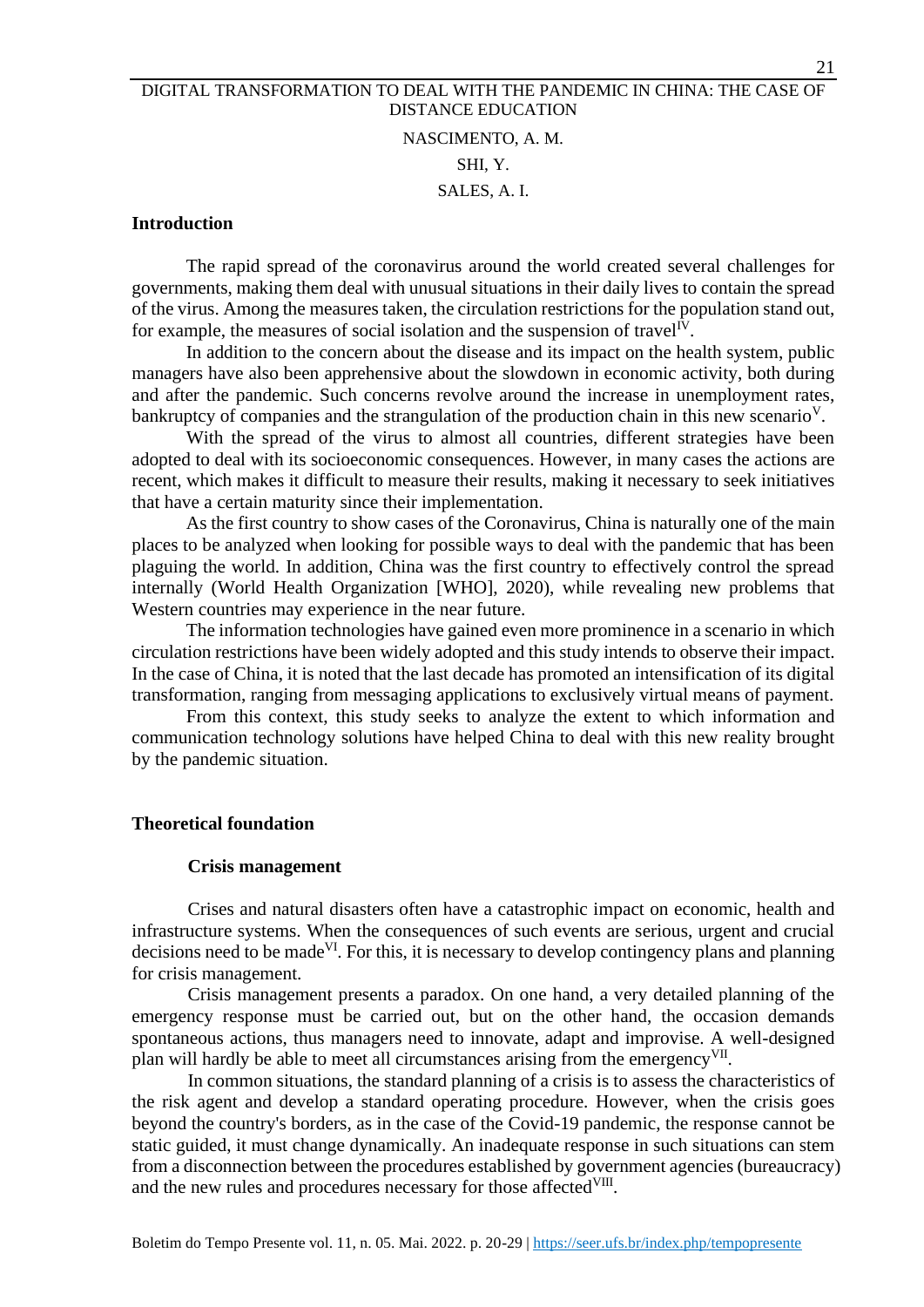## NASCIMENTO, A. M.

## SHI, Y.

## SALES, A. I.

Crisis management requires much attention to be paid to communication, especially in the information society. An effective response to a crisis situation is directly related to the availability of accurate information in real time. In this way, the information collected needs to be verified and shared with the press<sup>IX</sup>. The management of such information is vital as the government must issue recommendations for protection procedures for the population, and it must also issue communications that restrict contact with infected individuals, through quarantine measures, travel restrictions or isolation of the infected person<sup>X</sup>.

## **Epidemics and consequences throughout history**

The occurrences of outbreaks and epidemics follow the history of mankind, and their occurrences have generated profound transformations in societies over the centuries. Table 1 summarizes some of the main epidemiological events in the history and some developments of such events for life in society.

| Epidemic                      | Contamination mode                                                       | Number of deaths         | Replies                                                                  |
|-------------------------------|--------------------------------------------------------------------------|--------------------------|--------------------------------------------------------------------------|
| Black death (1333 -<br>1351)  | Transmitted through the flea of<br>contaminated rats.                    | 50 million               | Improvement of hygiene and<br>sanitation conditions in cities.           |
| Cholera (1817 - 1824)         | Ingestion of contaminated<br>water and food.                             | Hundreds of<br>thousands | Improved sanitary conditions<br>and improved personal<br>hygiene habits. |
| Tuberculosis (1850 -<br>1950) | Transmitted from person to<br>person via the airways.                    | 1 billion                | Research to identify Koch's<br>bacillus and develop<br>antibiotics.      |
| Variola (1896 - 1980)         | Transmitted from person to<br>person via the airways.                    | 300 million              | Vaccine development.                                                     |
| Spanish flu (1918 -<br>1919)  | It spreads through the air,<br>through droplets of saliva and<br>sneezes | 20 million               | Personal hygiene, education,<br>and health practices.                    |
| Yellow Fever (1960 -<br>1962) | Transmitting mosquito bite.                                              | 30.000                   | Vaccine development.                                                     |
| Ebola (2013 - 2016)           | Contact with animal remains<br>contaminated by the virus.                | 11.297                   | Isolation to reduce the spread<br>of the virus and mass testing.         |

**Table 1.** Epidemics throughout history

**Sources:** WHO (2020), Oswaldo Cruz Foundation (2020) and Snowden (2019).

More recently, in 2020, the COVID-19 virus spreads, first in China and secondly affecting Europe, North America and other regions of the world. The World Health Organization (WHO) demonstrates in mid-May that the death toll in this COVID-19 pandemic has already surpassed the 350,000 mark.

As the virus spread throughout the world, the containment measures were tightened,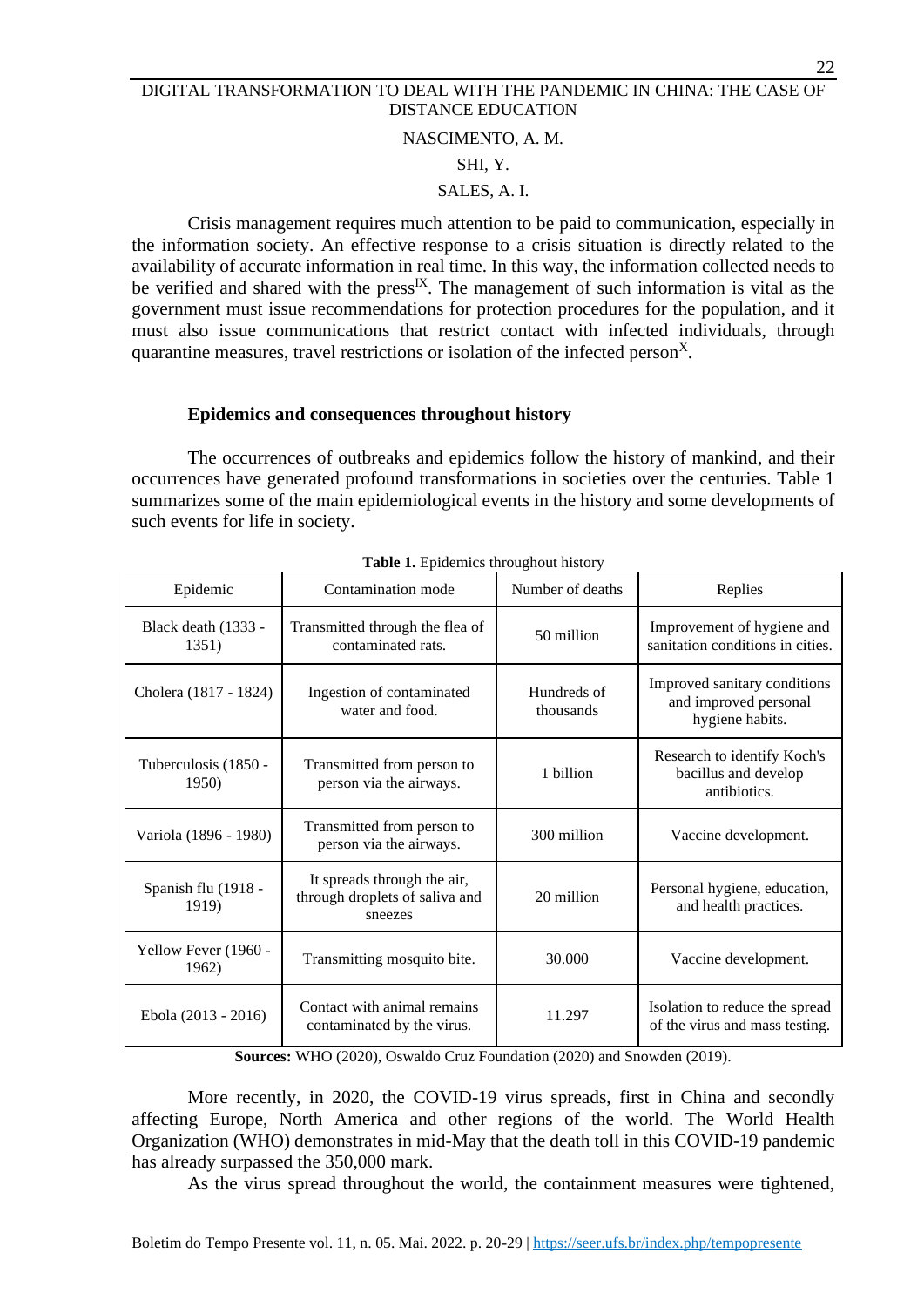#### NASCIMENTO, A. M.

## SHI, Y.

## SALES, A. I.

especially from the Chinese example. Some of the main measures recommended by WHO to reduce the rate of contagion are quarantine, social isolation and closing all non-essential businesses. It is believed that such mechanisms will reduce the rate of contagion, which will dilute the demand for intensive care unit beds, improving the capacity to care for patients.

However, such measures have an immediate effect that is extremely harmful to the countries' economy. According to the forecast of the International Monetary Fund (IMF, 2020), the world GDP should retract up to 6.7% in some regions of the world in 2020.

This adverse effect of the COVID-19 pandemic has led countries to adopt measures to stimulate the economy and social protection, in addition to adopting digital solutions to mitigate the impact on daily activities. In the US the government announced a program to inject US \$ 2 trillion into the economy to support unemployed people and companies (United States of America [USA], 2020), the European Union approved an anti-crisis investment that reaches US \$ 1.08 trillion distributed among credit guarantees for companies and aid for the vulnerable population (European Comission [EC], 2020). In Brazil, the federal government presented a US \$ 28.2 billion program to face the crisis, targeting the most vulnerable population and maintaining jobs<sup>XI</sup>.

## **Methodological procedures**

Aiming to carry out a broad analysis, we searched recent scientific articles that deal with the actions of Covid-19 in China in the last months. However, due to the short time of this situation we also used information brought by media and reports from international organizations, such as the World Health Organization (WHO) and the International Monetary Fund (IMF).

#### **China's actions to deal with the socioeconomic consequences of covid-19**

In this section, the main actions taken by China will be presented, seeking to detail the motivations for such actions and how they were implemented.

#### **Distance Education**

The academic year 2020 underwent abrupt changes in China in view of the increase in cases of people diagnosed with COVID-19, which initially concentrated in Wuhan but later started to grow in all parts of the country. Therefore, with the advance of the epidemic, the Chinese government decreed the closure of schools on February 17 and started the school year through a set of institutionalized digital platforms.

Thus, the distance learning methodology was applied in order that even at home students would not fail to continue their school life. In China more than 200 million students started to use digital platforms. With the help of Baidu, Alibaba, Huawei and other technology companies, China established its National Platform for Primary and Secondary Schools, which provides free educational programs for students of primary and secondary students. More than 1,400 universities also provide on-line courses for undergraduate and graduate students to study at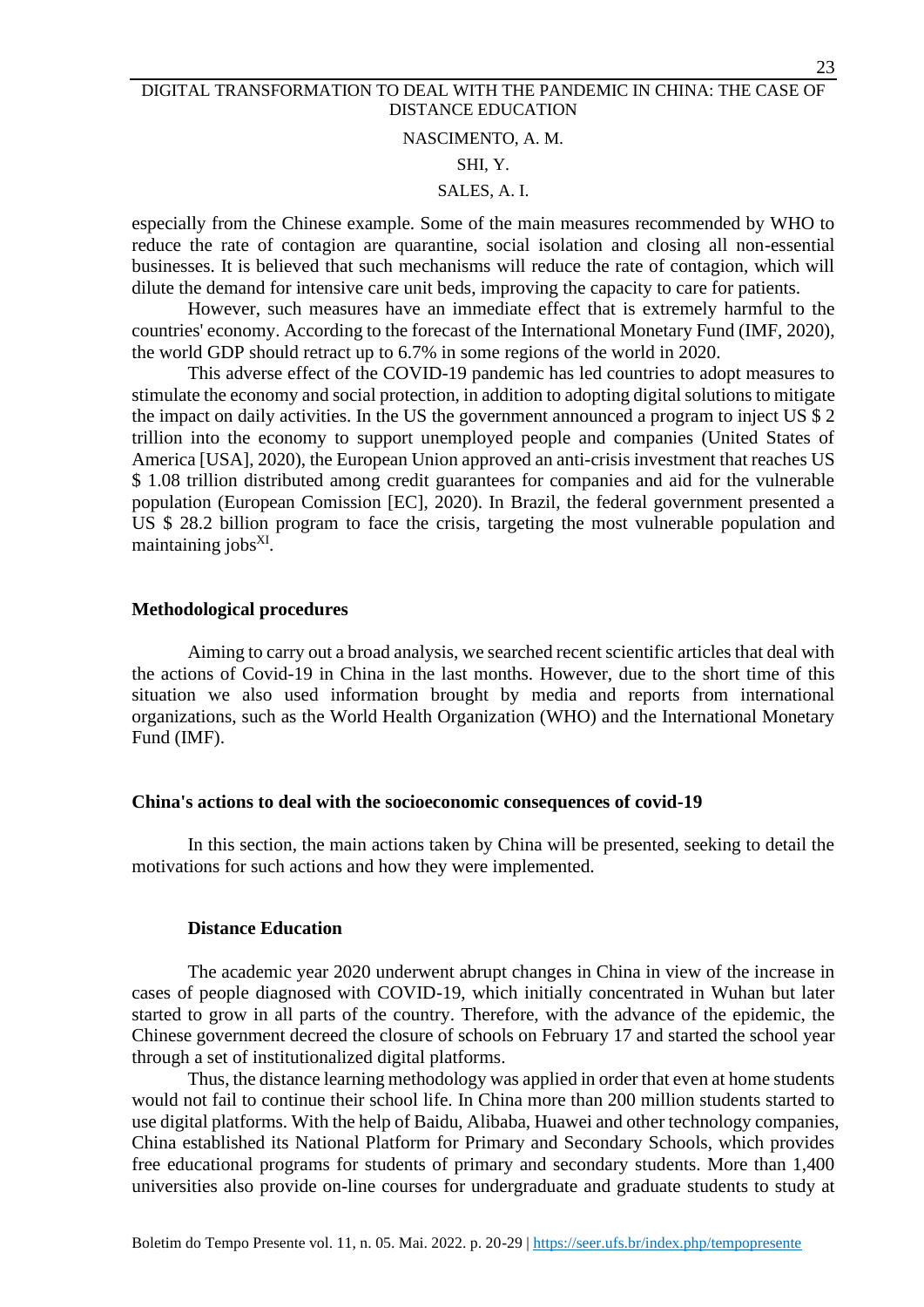# NASCIMENTO, A. M. SHI, Y. SALES, A. I.

# home<sup>XII</sup>.

From that, it was possible to carry out classes and transmissions for millions of Chinese students, in addition to making it possible to organize the collection of didactic support content, as well as the storage of the transmissions of classes that can be accessed at any time, whenever students feel the need for revision<sup>XIII</sup>. In addition, content and programming were made available by CCTV (state TV channel) for students to access<sup>XIV</sup>.

For the success of the implementation of online educational platforms in China, the support of teachers was essential. In this sense, an online training was developed by Chaoxing, a famous online education company. Additionally, the teachers learned how to use Dingtalk and Tencent Meeting to meet its colleges, discuss with students, and even interview with applicants for master programs<sup>XV</sup>.

In Dingtalk there are specific spaces for the training of teachers, aiming to facilitate the transition from classroom teaching methodology to teaching distance learning. Bearing in mind that, it could already be predicted that teachers felt the great impact on their careers, in the sense that in addition to being at the center of a serious epidemic, they still needed to learn to work without personal contact, but with the great mission to shorten distances and establish a pedagogical link, as well as creating an interactive space for their students<sup>XVI</sup>.

In the spaces directed to training, teachers receive the necessary instructions on the tools existing in the portals and their respective functionalities, besides being guided on the need to prepare a new work plan. Then, with the appropriate technological support, they began to record their classes and develop programmatic content that make up the collection of didactic material for their students. So, for elementary school students it was decided that the contents would be broadcasted through the state channel. And, for high school students, through the online platform consisting of 169 lessons and 12 curricular subjects.

In relation to higher education, China determined different criteria conducting academic activities, which are structured according to the regions most and least affected by the pandemic of COVID-19. It was thought that activities could be soon resumed, but with the pandemic scenario installed in the country most universities closed their doors until March 2020. It required emergency and palliative measures that needed to be determined. Therefore, as in school education, universities have adopted distance learning platforms with tutoring available to guarantee the continuity of studies, following what the Chinese government's motto "stop classes, but don't stop learning says".

The schedules for the gradual resumption of academic activities follow, as a fundamental criterion, the data found through surveys carried out by the competent health agencies, which map the cities where significant falls in the cases of Covid-19 occur. Therefore, as already mentioned, the return to activities occurs specifically in each region of the country. In eastern China, in the city of Huaian, for example, classes resumed after the relaxation of social isolation rules at the end of March 2020, while at universities in Shanxi, Jiang and Qinghai provinces (located in the autonomous region of Xinjiang Uygur), which resumed their activities at the end of April.

China's Ministry of Education is emphatic when explaining to society about the importance of resuming classes according to the following three steps: resume classes after the epidemic situation is basically under control, do not start again before prevention procedures and control of universities are in place and do not resume classes when the safety of public health teachers and students cannot be guaranteed<sup>XVII</sup>.

Therefore, it can be noted that education management in times of the COVID-19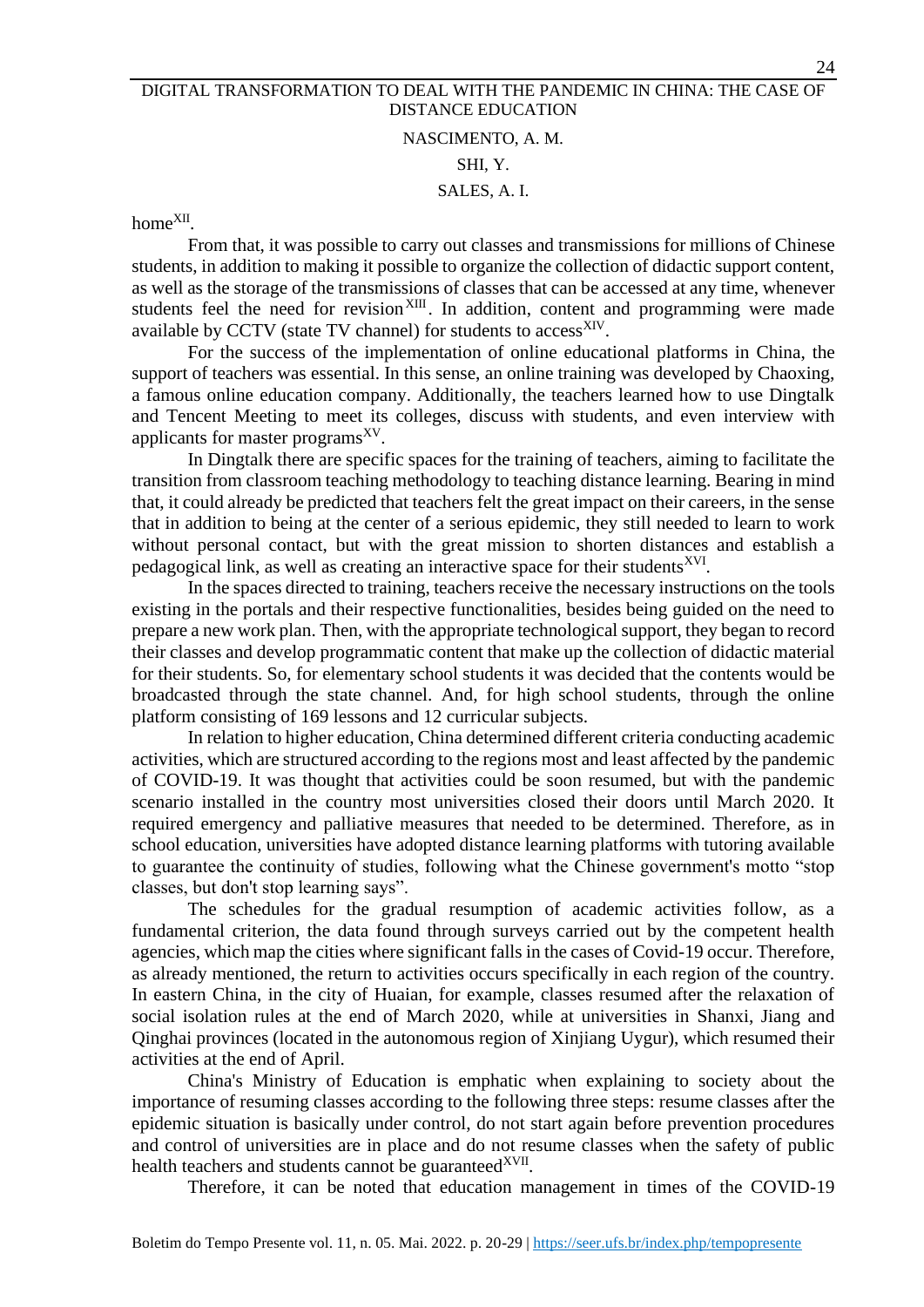#### NASCIMENTO, A. M.

#### SHI, Y.

#### SALES, A. I.

pandemic in China was managed locally, identifying the real situation in each region, stipulating specific safety criteria for the exercise of activities, which ensured the effectiveness of the tactical coping strategy.

#### **E-commerce**

The economic consequences of the pandemic were very intense during the peak of the disease in China, but even after controlling the outbreak, it is possible to notice physical stores average consumption remains 21% lower than it used to be before they exploded into a pandemic, as shown in Figure 1.





**Source:** Baig et al. (2020)

Besides the notable economic downturn generated by coronavirus pandemic, consumption decrease is also encouraged by digital e-commerce solutions experienced during social isolation period, varying from digital payments - which were already widely adopted in China for logistics solutions - to digital platforms.

As well as the use of technology has become an important foundation for education affordability, it also provided opportunities to circumvent the problems that have risen in China's economy. Thus, based on China's experience to deal with the economic consequences of the pandemic, Huang, Lin, Wang e Xu (2020) suggest to "thoroughly digitize the economy, mobilize private capital and use internet financing to provide targeted credit support to SMEs"<sup>XVIII</sup>.

Regarding the digitization of the economy, China has a relative more comfortable previous scenario than other countries. According to the World Bank (2017), 80% of adults in China have a bank account (compared to 70% in Brazil), and 97% of online retail transactions were performed through a smartphone, in 2018<sup>XIX</sup>.

As a result, the Chinese government have decided to allow and stimulate technology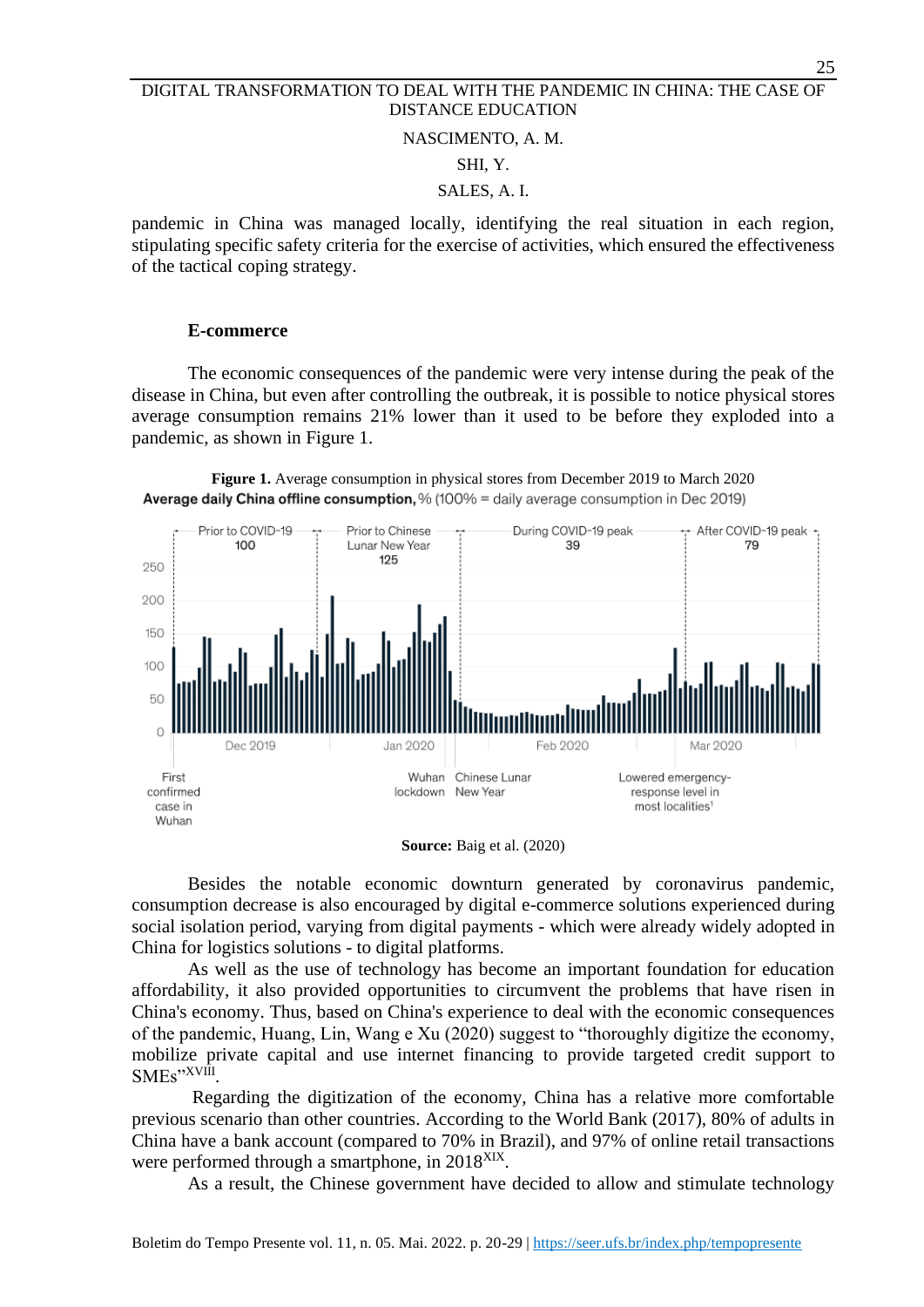#### NASCIMENTO, A. M.

## SHI, Y.

#### SALES, A. I.

companies to act as retail banks. Huang et al. (2020), claim that fintech Internet platforms have advantages over traditional banks because they are able to perform relatively complete credit ratings, specifically for Small and Medium Enterprises (SME) and individual e-commerce sellers, through the use of big data; monitoring of debtors in real time; lending without geographical restrictions, allowing credit to be provided to SMEs on a larger scale; ability to complete online transactions remotely, helping to prevent and control the virus spread.

Therefore, China recommends that fintech platforms, such as e-commerce platforms, digital financing platforms, blockchain platforms and supply chain financing, be encouraged to provide loans to SMEs, so they can make better use of digital financial platforms to solve financing constraints<sup>XX</sup>. Companies such as the digital giant Alibaba Group, through Ant Financial and its virtual bank, MYbank, in partnership with financial institutions in China already provide financial support to micro and small companies across the country to help resume work, as well as efforts to expand production. In addition to loans, interest rate reduction, exemption from transaction fees are examples of actions offered by these companies.

In addition, shopping on virtual channels has accelerated due to travel restrictions and consumers' reluctance to engage in face-to-face activities. Furthermore, 74% of Chinese consumers made purchases at the peak of the pandemic social isolation and 21% spent more<sup>XXI</sup>.

#### **Final considerations**

Even with the history of pandemics already faced by humanity, the coronavirus has led our generation to deal with increasingly challenging situations. In this sense, it is important that countries that are still facing the peak of the pandemic learn how regions that are beginning to overcome themselves are acting.

To this end, information and communication technologies are shown to be allies in mitigating the consequences generated by the pandemic. Whether through the provision of classes in virtual format for students of different levels of education, or by preparing the entire production chain for electronic commerce, the solution to this situation goes through a digital transformation.

Naturally, solutions will need to be refined over time, but China's rapid response to teacher training and large-scale digital infrastructure availability has facilitated the deployment of distance education solutions.

The same happened in e-commerce: the high degree of adoption of digital payment methods, credit facilitated to small businesses by technology companies using artificial intelligence solutions and an efficient logistics network made the transition less acute.

Thus, countries that want to deal with the economic consequences responsibly can follow the steps already used by China in the implementation of ICTs. As the virus can become endemic and even the most optimistic vaccine projections will still take a significant amount of time to be made available across the globe, pursuing digital transformation proves to be a more effective and sanitarily responsible solution than those that have been currently adopted in Brazil.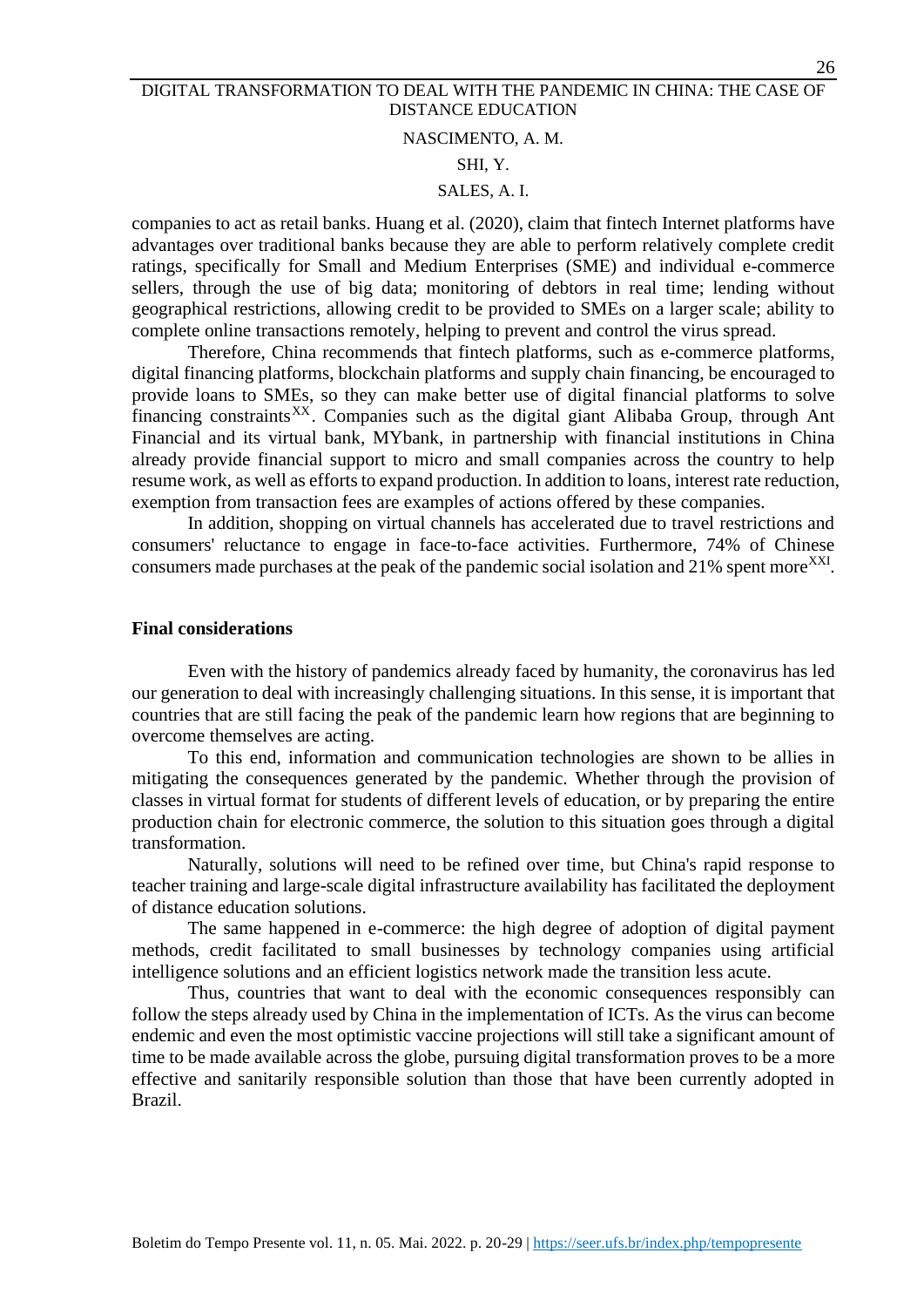## NASCIMENTO, A. M.

#### SHI, Y.

## SALES, A. I.

## **Notes**

<sup>I</sup> Docente Permanente do Mestrado Profissional em Administração da Universidade de Pernambuco.

- III Mestranda do Mestrado Profissional em Administração da Universidade de Pernambuco.
- IV Usher, Bhullar & Jackson, 2020.
- <sup>V</sup> Gern & Hauber, 2020.
- VI Rosenthal & Charles, 1989; Maffioli, 2020.
- VII Waugh & Streib, 2006.
- VIIIAndrew, Arlikattib, Chatterjeea & Ismayilovc 2018.
- <sup>IX</sup> Janssen, Lee, Bharosa & Cresswell, 2010.
- <sup>X</sup> Brug er al., 2004.
- XI BRASIL, 2020.
- XIIMinistry of Education, 2020.
- XIII Ministry of Education, 2020.
- XIV Estadão, 2020.
- XV ESTADÃO, 2020; XINHUA, 2020. XVI Braga & Fonseca, 2020, p.11.
- XVII CCTV, 2020.
- XVIII HUANG et al., 2020.
- XIX XINHUA, 2019.
- XX HUANG et al., 2020.
- XXI BAIG *et al.*, 2020.

## **References**

ANDREW, S.A., ARLIKATTIB, S., CHATTERJEEA, V., ISMAYILOVC, O. Ebola crisis response in the USA: Communication management and SOPs. **International Journal of Disaster Risk Reduction**. v. 31, pág 243-250, 2018.

BAIG, A; HALL, B.; JENKINS, P.; LAMARRE, E.; MCCARTHY, B. The COVID-19 recovery will be digital: A plan for the first 90 days. **McKinsey Digital**, 2020.

BRAGA, Eduardo dos Santos de.; FONSECA, Giselle Rôças de Souza. Ensino de Matemática na Educação a Distância: Estado do Conhecimento EaD em Foco nos últimos 10 anos. **EaD em Foco**, v. 10, n. 1, p. 12, 7 abr. 2020. Acesso em 23 de Abr de 2020.

BRASIL, Medidas Econômicas de Combate à Covid-19, 2020. Disponível em: [https://www.gov.br/economia/pt-br/centrais-de-conteudo/apresentacoes/2020/2020-04-15](https://www.gov.br/economia/pt-br/centrais-de-conteudo/apresentacoes/2020/2020-04-15-medidas-enfrentamento-da-crise-1530hs.pdf) [medidas-enfrentamento-da-crise-1530hs.pdf](https://www.gov.br/economia/pt-br/centrais-de-conteudo/apresentacoes/2020/2020-04-15-medidas-enfrentamento-da-crise-1530hs.pdf) . Acesso em 17 abr. 2020.

BRUG, J., ARO, A.R., OENEMA, A., ZWART, O., RICHARDUS, J.H., BISHOP, G.D. SARS risk perception, knowledge, precautions, and information sources, the Netherlands, **Emerg. Infect. Dis**. v. 10(8), pág 1486-1489, 2004.

*CCTV, 2020, Will the college entrance examination be postponed this year? Latest response from the Ministry of Education, [http://m.news.cctv.com/2020/03/14/ARTIj70LyiTlKOWbRxW2eOxz200314.shtml.](http://m.news.cctv.com/2020/03/14/ARTIj70LyiTlKOWbRxW2eOxz200314.shtml)* 

II Docente da Universidade Central de Finanças e Economia de Pequim.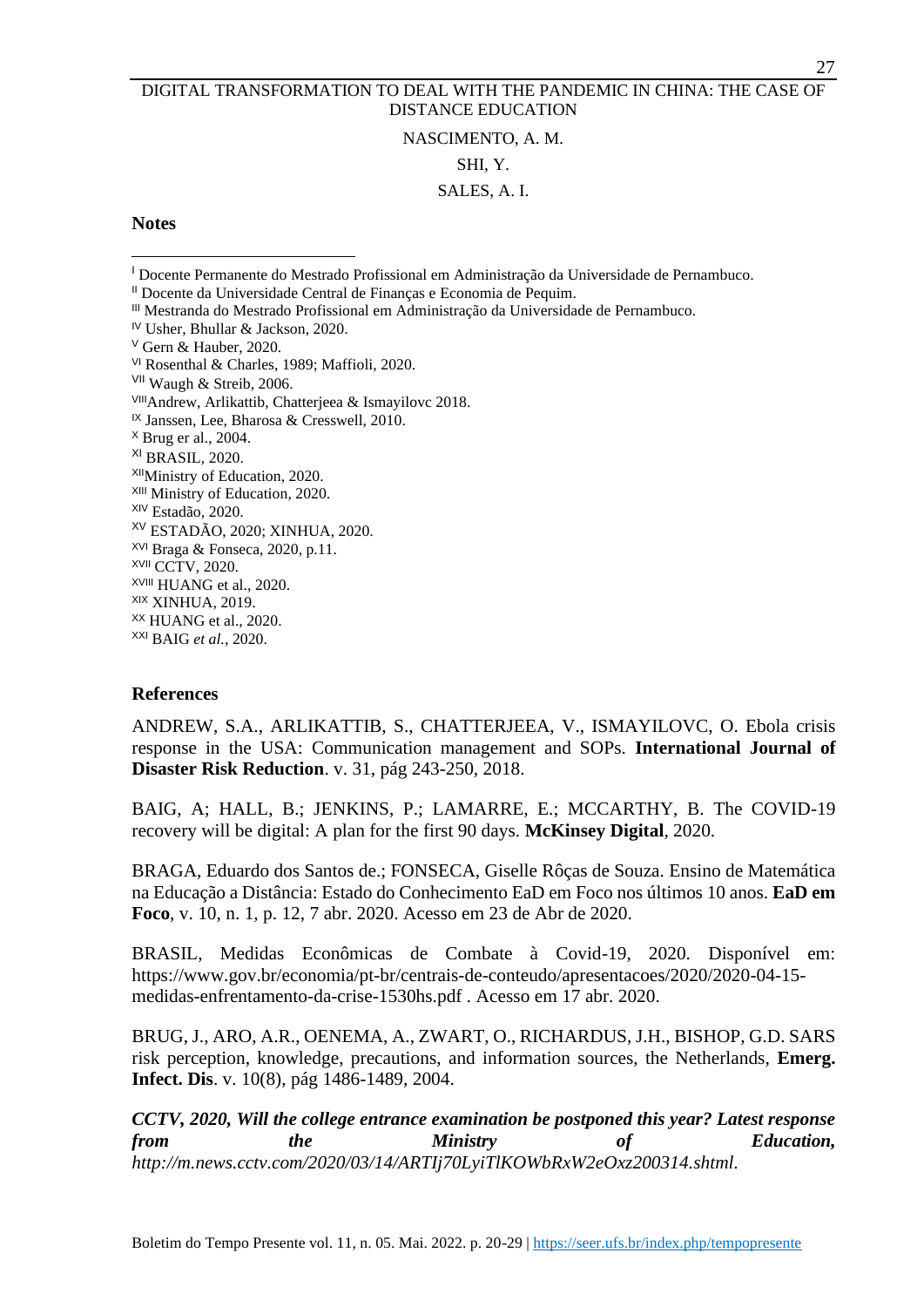NASCIMENTO, A. M. SHI, Y. SALES, A. I.

CHINA'S ONLINE RETAIL SALES HIT 3.86 TLN YUAN IN JAN-MAY: report. **Xinhua**. Disponível em: [https://www.xinhuanet.com/english/2019-06/23/c\\_138167136.htm.](https://www.xinhuanet.com/english/2019-06/23/c_138167136.htm) Acesso em: 19/05/2020.

CHINA FOCUS: digital maps help China track people flows amid epidemic. **Xinhua**. Disponível em: [http://www.xinhuanet.com/english/2020-02/17/c\\_138792319.htm.](http://www.xinhuanet.com/english/2020-02/17/c_138792319.htm) Acesso em 24 de Abr de 2020.

CHINA TO HELP TEACHERS ENHANCE ONLINE TEACHING ABILITY AMID COVID-19 OUTBREAK. **Xinhua**. Disponível em: [http://www.xinhuanet.com/english/2020-](http://www.xinhuanet.com/english/2020-03/17/c_138888171.htm) [03/17/c\\_138888171.htm.](http://www.xinhuanet.com/english/2020-03/17/c_138888171.htm) Acesso em 10 de Abr de 2020.

CHINA TO TAKE DIFFERENTIATED SCHEDULE FOR RESUMING CLASSES IN UNIVERSITIES: official. **Xinhua**. Disponível em: [http://www.xinhuanet.com/english/2020-](http://www.xinhuanet.com/english/2020-03/31/c_138935136.htm) [03/31/c\\_138935136.htm.](http://www.xinhuanet.com/english/2020-03/31/c_138935136.htm) Acesso em 17 de Abr de 2020.

CORONAVÍRUS FORÇA CHINA A LANÇAR PLATAFORMA DE EDUCAÇÃO À DISTÂNCIA. **Estadão.** Disponível em: [https://link.estadao.com.br/noticias/geral,china-lanca](https://link.estadao.com.br/noticias/geral,china-lanca-plataforma-para-estudantes-estudarem-em-casa,70003201709.amp)[plataforma-para-estudantes-estudarem-em-casa,70003201709.amp.](https://link.estadao.com.br/noticias/geral,china-lanca-plataforma-para-estudantes-estudarem-em-casa,70003201709.amp) Acesso em 10 de Abril de 2020.

EC, COVID-19: Commission sets out European coordinated response to counter the economic impact of the Coronavirus, 2020. Disponível em: [https://ec.europa.eu/commission/presscorner/detail/en/ip\\_20\\_459.](https://ec.europa.eu/commission/presscorner/detail/en/ip_20_459) Acesso em 17/05/2020.

FEBRABAN, 2019. Pesquisa FEBRABAN de Tecnologia Bancária 2019. Disponível em: [https://cmsportal.febraban.org.br/Arquivos/documentos/PDF/Pesquisa-FEBRABAN-](https://cmsportal.febraban.org.br/Arquivos/documentos/PDF/Pesquisa-FEBRABAN-Tecnologia-Bancaria-2019.pdf)[Tecnologia-Bancaria-2019.pdf.](https://cmsportal.febraban.org.br/Arquivos/documentos/PDF/Pesquisa-FEBRABAN-Tecnologia-Bancaria-2019.pdf) Acesso em 19/05/2020.

Fernandes, Nuno. Economic Effects of Coronavirus Outbreak (COVID-19) on the World Economy.<https://insight.iese.edu/fichaMaterial.aspx?pk=162907&idi=2&origen=1&ar=7>

FIOCRUZ, Fundação Oswaldo Cruz, 2020. Disponível em: [https://portal.fiocruz.br/publicacoes.](https://portal.fiocruz.br/publicacoes) Acesso em 20 abr 2020.

FMI, Fundo Monetário Internacional, IMF Data, 2020. Disponível em: [https://www.imf.org/en/Data.](https://www.imf.org/en/Data) Acesso em 17 de abr de 2020.

GIGANTE CHINESA DE COMÉRCIO ELETRÔNICO ALIBABA ANUNCIA INICIATIVA DE AJUDA ÀS PMEs. **Xinhua**. Disponível em: [http://portuguese.xinhuanet.com/2020-](http://portuguese.xinhuanet.com/2020-04/08/c_138957278.htm) [04/08/c\\_138957278.htm.](http://portuguese.xinhuanet.com/2020-04/08/c_138957278.htm) Acesso em 19/05/2020.

GERN, K.; HAUBER, P. Coronavirus hält Weltkonjunktur in Atem. **Ökonomische Trends**, 2020.

Boletim do Tempo Presente vol. 11, n. 05. Mai. 2022. p. 20-29 | <https://seer.ufs.br/index.php/tempopresente> HUANG, Yi, LIN, Chen, WANG, Pengfei, XU, Zhiwei. Saving China from the Coronavirus and Economic Meltdown: Experiences and Lessons. In: Mitigating the COVID economic crisis: act fast and do whatever it takes. **London: Centre for Economic Policy Research**, 2020. - P.